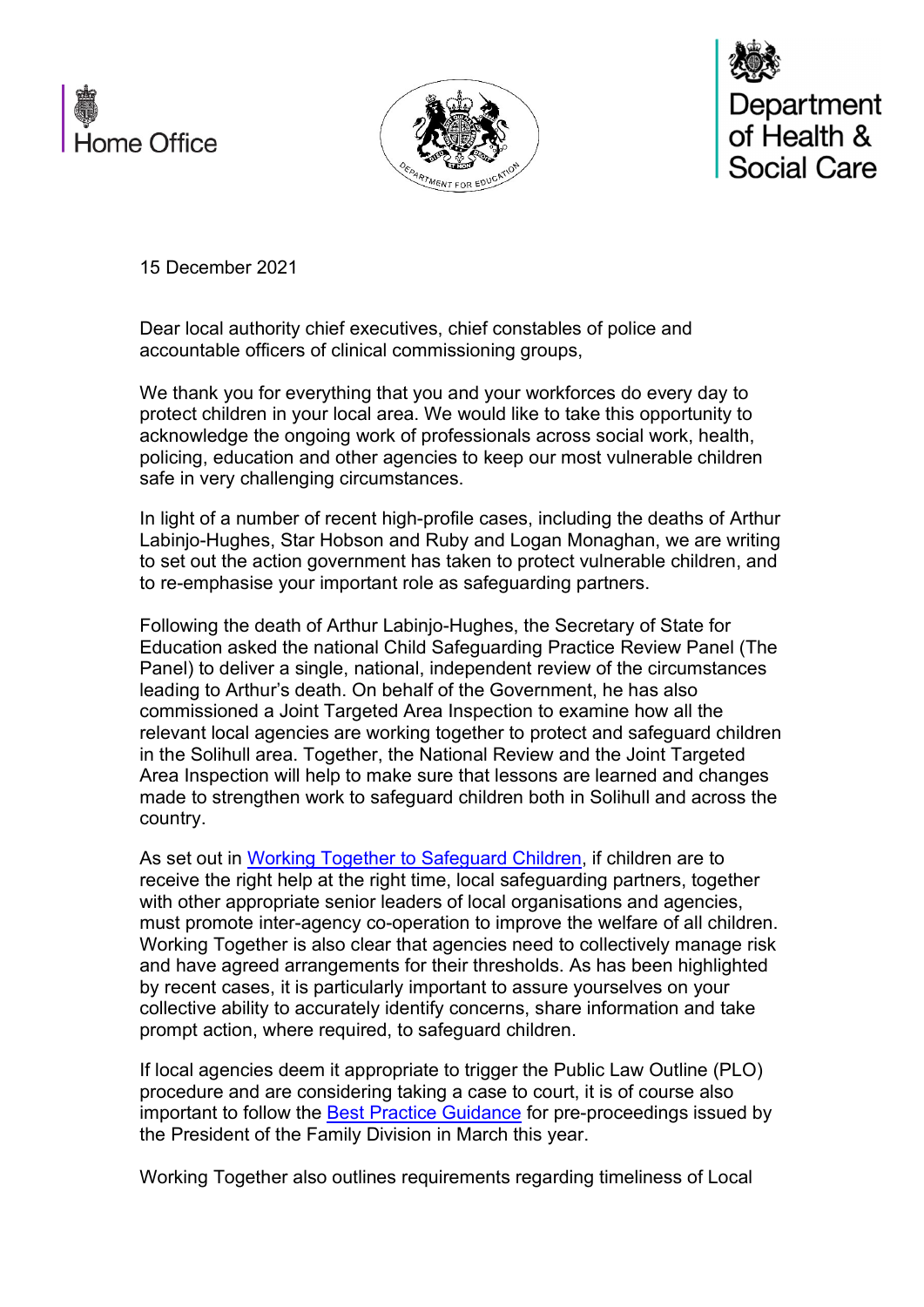Child Safeguarding Practice Reviews. We note that there is a large number of Local Child Safeguarding Practice Reviews falling outside of the expectation that they are published within six months of initiation. In addition to the Panel, the Secretary of State for Education must be notified when any such delay occurs, and we expect all safeguarding partnerships to actively monitor their compliance with this duty. The attached communication from the Child Safeguarding Practice Review Panel sets out the timescales expected.

We therefore look to you as the local statutory safeguarding leaders for your area to ensure there are effective multi-agency arrangements in place that are meeting statutory duties; robustly led and visibly promoted at a local level; and supporting social workers, health professionals, police officers and other frontline practitioners to do the difficult and important work they do every day.

In order that organisations, agencies and practitioners collaborate effectively, it is vital that everyone working with children and families understands the role they should play and the role of other practitioners. They should be aware of, and comply with, the published arrangements set out by you as the local safeguarding partners.

We know that such tragic cases can be deeply affecting, particularly for those teams directly involved in the response. We are therefore very mindful of your and your staff's wellbeing and know you will be taking every opportunity to support each other and your teams through this difficult time. We thank you again for all that you do to protect and safeguard children every single day both during the pandemic and beyond.

Yours sincerely,

GILLIAN KEEGAN MP Minister of State for Care & Mental Health

Rachel Maclean MP Minister for Safeguarding